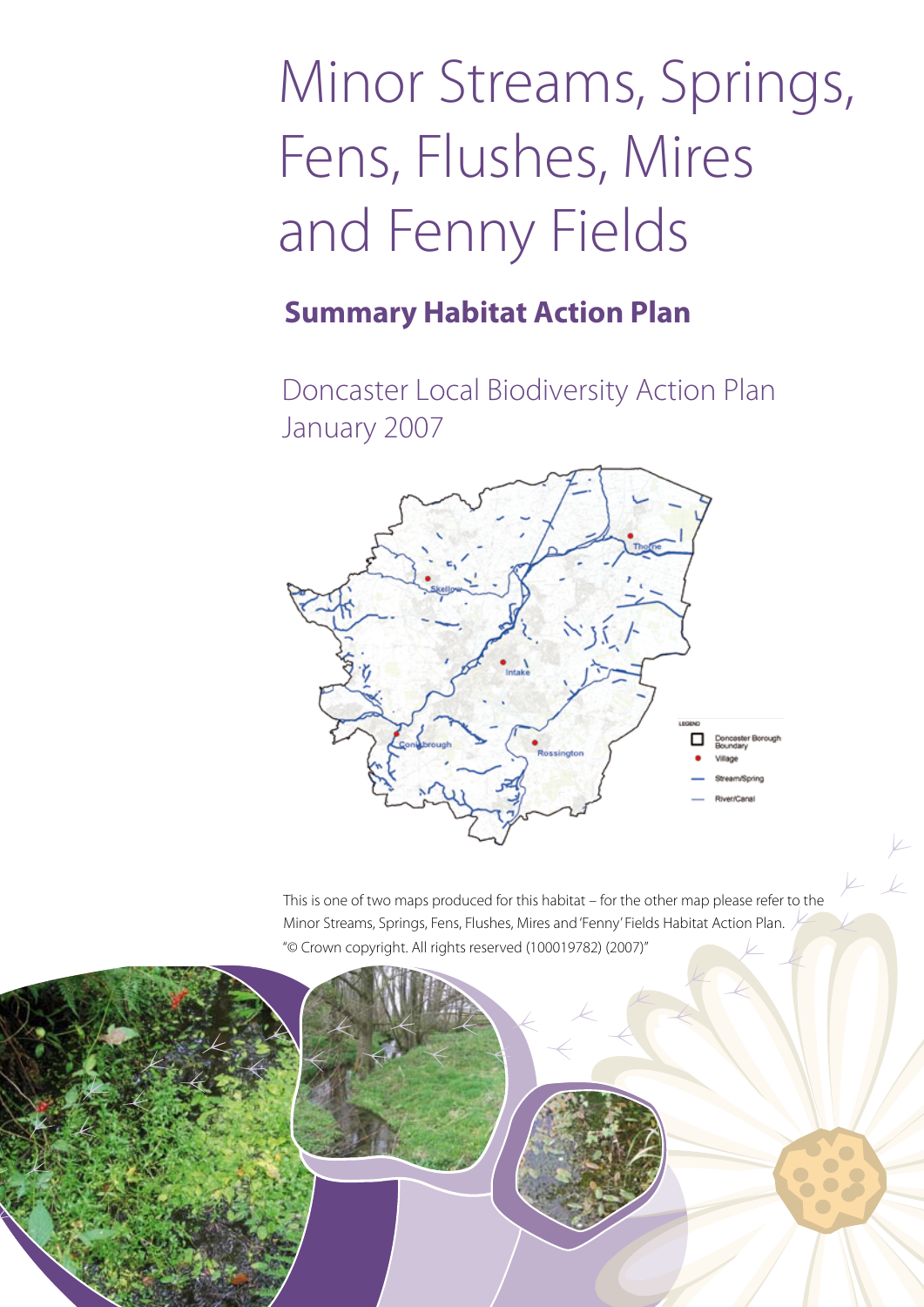#### **Habitat description**

Many of the springs and stream headwaters in the Doncaster Borough emerge from the edge of the Magnesian Limestone where the porous limestone meets underlying impervious clays and silts. The upper sections of our limestone streams can be rocky or pebbly, although in lower reaches gentle slopes create shallow valleys where sediments gather to smother the underlying rocky substrate. Small stretches of relatively swiftflowing streams can also be found on the sandy areas in the east of Doncaster. Streams and flushes are important for a variety of wildlife including water vole, water shrew, yellow wagtails, dragonflies and damselflies, and a variety of mosses, rushes and sedges.

Fens are peatland habitats that receive water and nutrients from the soil, rock, groundwater and rainfall. Fens contain a rich diversity of plant species and accommodate more than half of the UK species of dragonfly, they are also important for several thousand other insect species. 'Fenny fields' are a peculiarity of the northern Doncaster, Went Valley floodplain, where the waterlogged soil conditions support marshy grasslands in which the proportion of broadleaved herbs, such as great burnet, meadow sweet, meadow rue and sneezewort, is greater than that of the grasses. Fenny fields are ideal for feeding waders such as snipe, redshank, curlew, corncrake and black-tailed godwit.

Valley mire develops along the lower slopes and floor of a small valley and receives its water from springs and seepages on the valley sides. They are often dominated by sedges and sphagnum mosses.

#### 2 Characteristic species

Duckweed Broadleaved pondweed Fennel-leaved pondweed **Starworts** Common reed Reed sweet-grass

Greater pond sedge Branched bur-reed Great fen sedge

## 3 Current factors causing loss or decline

- Land drainage associated with mining subsidence remediation can result in the drying out of fen areas on agricultural land.
- A lack of stream or ditch management can also lead to blockages and localised raising of fen water levels leading to conversion to swamp or marsh.
- Urban development around fen and mire sites can lead to coverage of large areas of the local catchment with impermeable surfacing and diversion of rainwater into watercourses. This leads to reduced rainwater percolation and groundwater flows into fen or mire habitats. Use of rock salt to grit these areas could lead to saline contamination of freshwater systems.
- The installation of land drainage pipes in place of more open channels, and the lack of management of field ponds and wet flushes have largely removed such habitats from agricultural land.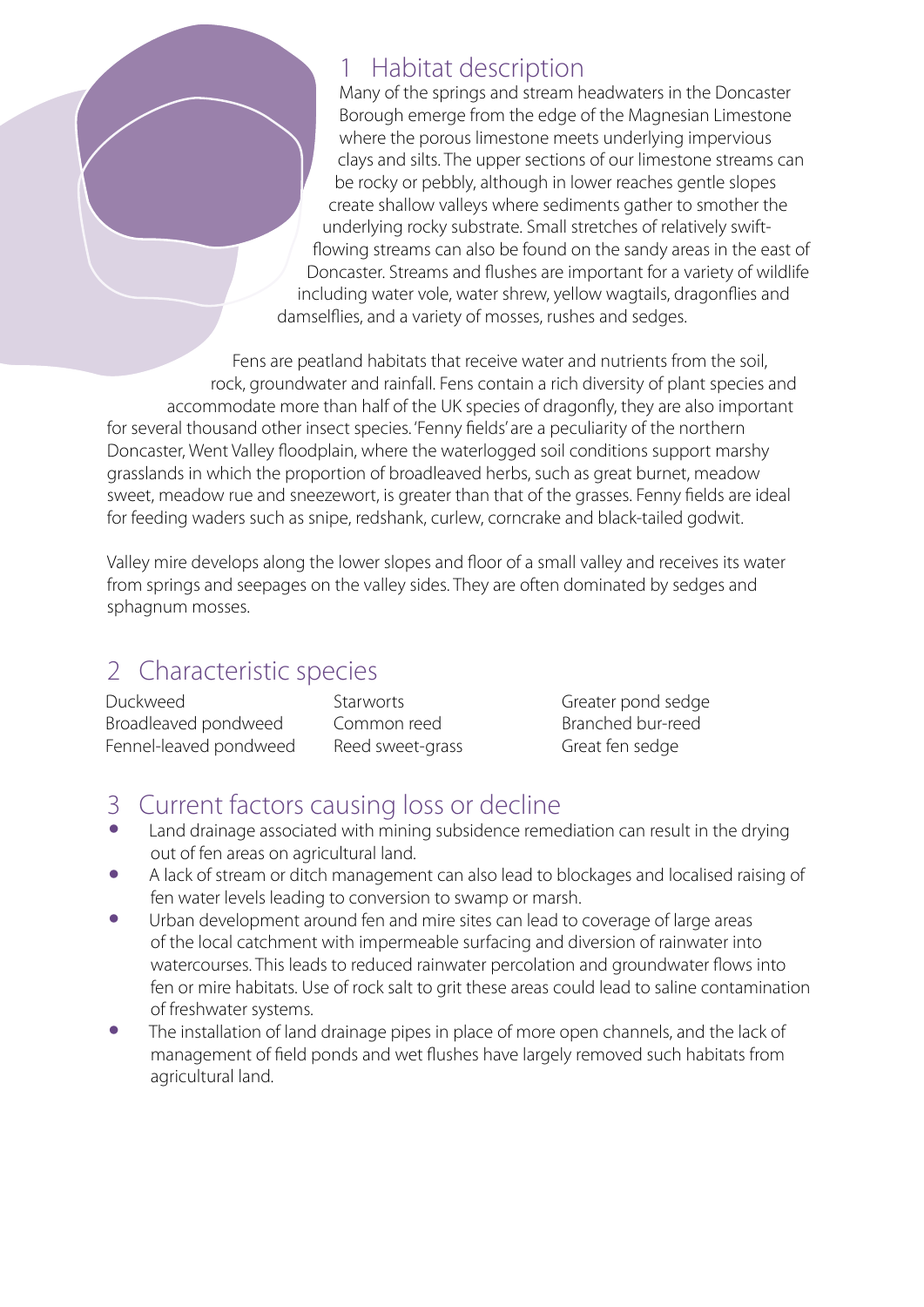- Pollution, both point source and diffuse, has a significant effect on water quality. Fertiliser application and excessive manuring of fields around basin mires and other fen habitats can also cause nutrient enrichment.
- Release of non-native fish species and invasive plants into small fishing ponds and impounded streams can result in their escape into the wider catchment, threatening native biodiversity.
- Lack of management and, particularly, a lack of scrub control can result in reversion of fens to scrub and carr. Traditional low intensity mowing or grazing management in some fenny fields can prove difficult to sustain.

### 4 Objectives, targets & proposed actions

| Objective                                                                                                                      | <b>Target</b>                                    | <b>Ref</b> | Action                                                                                                                                                                                         | Lead & Partners                                                                                                                                                |
|--------------------------------------------------------------------------------------------------------------------------------|--------------------------------------------------|------------|------------------------------------------------------------------------------------------------------------------------------------------------------------------------------------------------|----------------------------------------------------------------------------------------------------------------------------------------------------------------|
| 1) To ensure the protection<br>and maintenance of<br>streams, fens and fenny field<br>habitats.                                | All new road schemes to<br>include SUDS.         | 1.6        | Ensure better regulation and<br>pollution control of highway<br>discharges into open watercourses<br>and wetlands, to reduce<br>contamination by road debris, oil,<br>silt and saline run-off. | <b>DMBC</b>                                                                                                                                                    |
| 2) To restore degraded sites<br>and ensure appropriate<br>management of streams,<br>fens and fenny field habitats.             | By 2009.                                         | 2.2        | Research historic locations of fen<br>in the areas surrounding Thorne<br>and Hatfield Moors, with a view to<br>identifying potential locations for<br>habitat restoration projects.            | DMBC, Yorkshire<br>Wildlife Trust (YWT),<br><b>Doncaster Naturalists'</b><br>Society (DNS), Thorne<br>& Hatfield Moors<br><b>Conservation Forum</b><br>(THMCF) |
|                                                                                                                                | Develop plans for key sites<br>by 2009.          | 2.4        | Develop and implement<br>management plans for protecting<br>and enhancing important fish<br>spawning areas.                                                                                    | DMBC, Environment<br>Agency (EA), Internal<br>Drainage Boards<br>(IDBs), British<br>Waterways (BW)                                                             |
| 3) To create 1ha of fen and<br>fenny field habitats linked<br>to existing river and stream<br>systems.                         | 1 ha of fenny field habitat<br>creation by 2009. | 3.1        | Create fen and 'fenny field' habitats<br>in close proximity to existing<br>sites, to safequard and enhance<br>the populations of associated key<br>species.                                    | DMBC, Private<br>Landowners/<br>developers, EA, British<br>Waterways, IDB, Coal<br>Authority, YWT, DNS                                                         |
| 4) Raise public awareness<br>of the importance and<br>special characteristics of<br>streams, fens and fenny field<br>habitats. | 1 Green Flag site by 2010.                       | 4.3        | Pursue Green Flag status for one<br>wetland nature conservation site<br>e.g. Hanging Wood and Highfields<br>Lake, or Holmes Carr Great Wood.                                                   | <b>DMBC</b>                                                                                                                                                    |